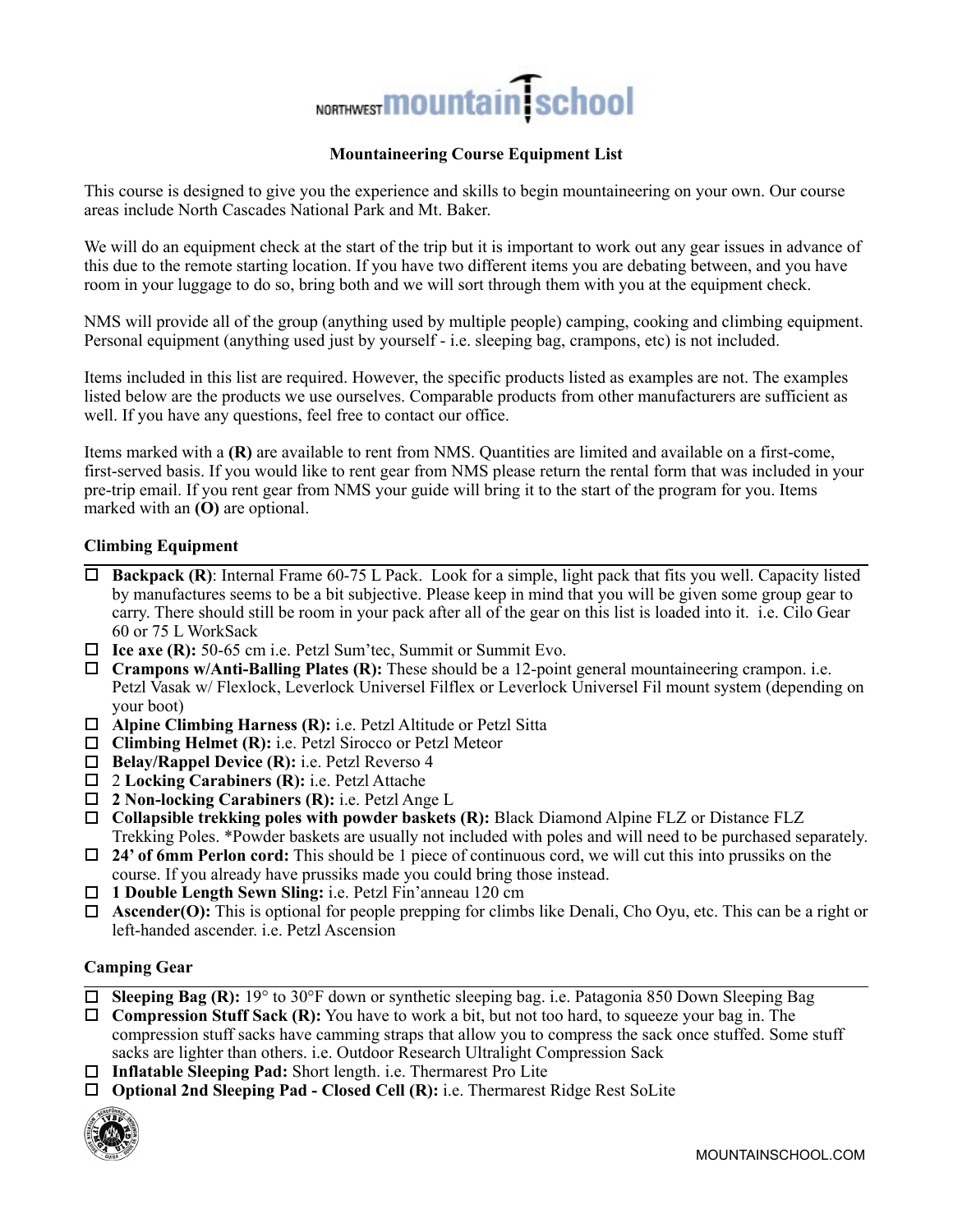# **Upper Body Clothing**

- □ Lightweight T-shirt: This can be made from cotton.
- ! **Synthetic Long Underwear Top**: This should be lightweight, long-sleeved, and lighter colored. i.e. Patagonia Capilene Lightweight Top
- ! **Insulating Layers:** This should be warm, breathable, and packable. i.e. Patagonia Nano Air Hoody
- ! **Soft Shell Jacket**: Soft shell jackets are much more breathable than any hard shell and are therefore more comfortable to climb uphill in. Look for relatively lightweight (~16 oz) jacket that you can layer under for warmth when it is cold out but you can also use for wind protection when it is relatively warm. i.e. Patagonia Levitation Hoody
- ! **Hard Shell Jacket**: We will always bring a hardshell jacket in case of bad weather. This tends to be something that sits in your pack unused if the weather is decent, but it is critical when the weather turns bad. As such the two main criteria to consider for this layer are weight (ideally  $\sim$  12 oz) & waterproofness (i.e. Gore tex fabric is key). i.e. Patagonia Triolet or Pluma Jacket
- ! **Insulating Parka with hood:** This can be down or synthetic, needs a hood, and should fit over all of your other layers. i.e. Patagonia Down Sweater Hoody

#### **Lower Body Clothing**

- ! **Synthetic Underwear:** i.e. Patagonia Capilene Lightweight Performance line of underwear
- ! **Synthetic Long Underwear bottoms:** i.e. Patagonia Capilene Midweight Bottoms.
- ! **Soft Shell Pants:** Like soft shell jackets, soft shell pants are a key piece of climbing gear and will be the main item you will wear either with or without long underwear and/or hard shells. i.e. Patagonia Simul Alpine Pants (3 season)
- ! **Hard Shell Pants:** It is also critical to bring a light, packable pair of hard shell pants with full length side zips. i.e. Patagonia Cloud Ridge Pants.
- $\Box$  Shorts (O)

### **Head, Hands, and Feet**

- □ **Warm Hat or Balaclava:** It is important this is a wool or synthetic blend and not made of cotton. i.e. Patagonia Beanie Hat
- ! **Neck Gaiter or Buff:** This can be good for protecting your face in a cold wind. The Buff is a lightweight neck gaiter than has innumerable uses including doubling as an ear band.We do have NMS buffs available for purchase.
- ! **Sun Hat:** i.e. Patagonia Surf Brim sun hat
- ! **Sun Glasses:** We recommend a dark lens and side shields for the best eye protection. i.e. Julbo Shield with the Spectron 4 lens. Keep in mind, most manufacturers' "dark" lenses transfer roughly 10% of available light.
- ! **Ski Goggles:** We recommend choosing a versatile lens that will not burn your eyes in high light nor become a safety hazard in low light. i.e. Julbo Atlas with a Spectron 3 lens
- □ **Mid weight glove:** i.e. Black Diamond Arc or Impulse Glove
- □ **Heavy Weight Gloves:** i.e. Black Diamond Legend Glove.
- ! **Chemical Hand warmers:** These are optional, but recommended for people whose hands get cold easily.
- ! **Custom Foot Beds:** Custom footbeds will improve your overall experience. At the very least we recommend replacing your stock insoles with Superfeet.
- ! **Socks (2-3 pairs):** These should be a wool or synthetic blend; no cotton. We usually bring 1 extra pair of socks so we can alternate from day to day.. i.e. Patagonia Merino Performance Socks
- ! **Boots (R)**: This must be a crampon compatible, leather or plastic, mountaineering boot. You should also consider your future climbing objectives when deciding which boot to purchase as leather/synthetic mountaineering boots have a relatively limited range of temperatures/conditions that they perform well in. i.e. La Sportiva Trango S Evo GTX (this is the lightest boot you could get away with for this course) or Trango Extreme Evo Light, or Nepal (this is a warmer boot that could crossover to other peaks like Rainier).
- □ **Rock Shoes (O):** If you have a leather/synthetic mountaineering boot (i.e. the Sportiva models listed above) then you will not need rock shoes for the course. If you are planning to use a plastic double boot then you should bring rock shoes with you. i.e. La Sportiva TC Pro